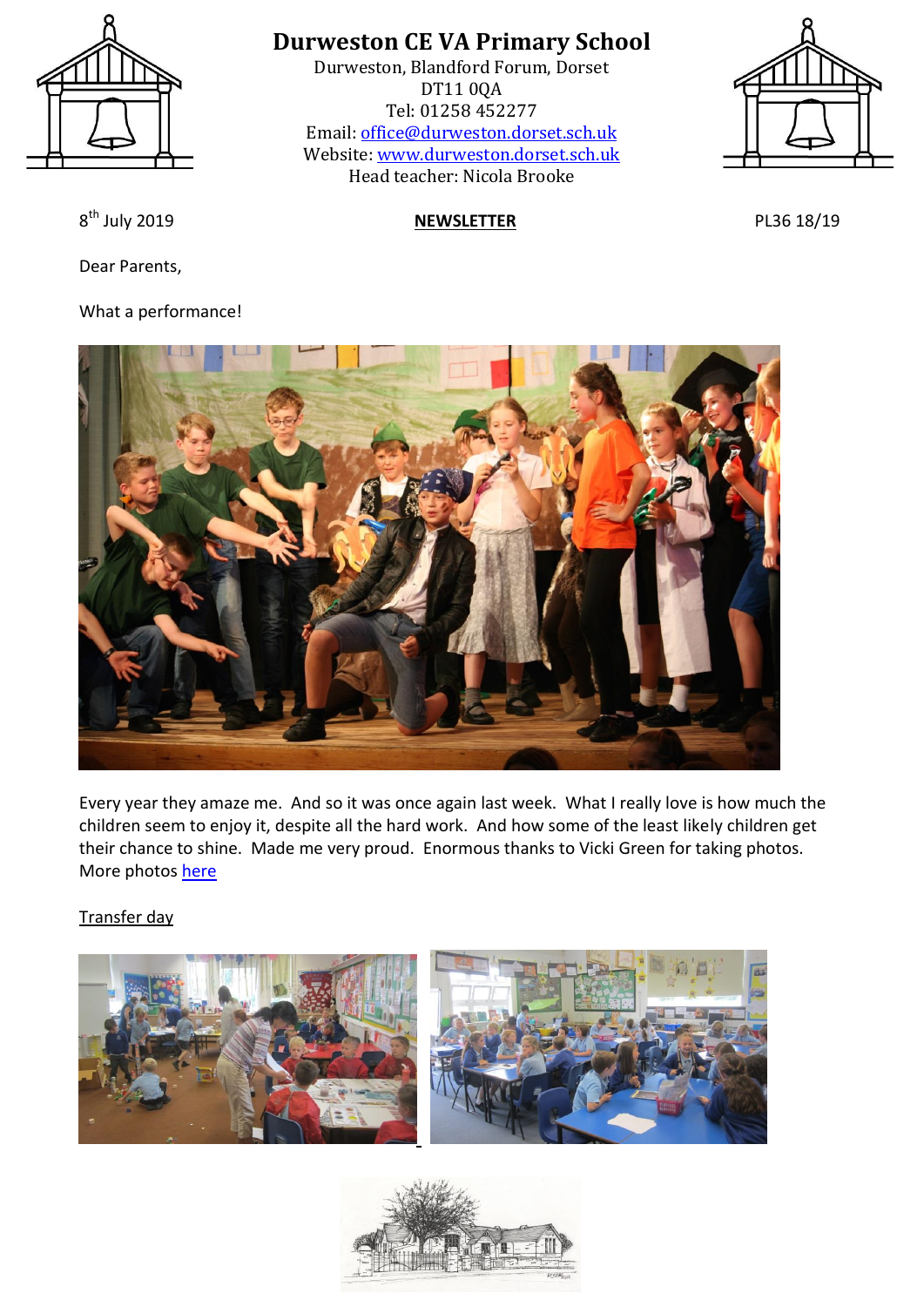

**Durweston CE VA Primary School** Durweston, Blandford Forum, Dorset DT11 0QA Tel: 01258 452277 Email: [office@durweston.dorset.sch.uk](mailto:office@durweston.dorset.sch.uk) Website: [www.durweston.dorset.sch.uk](http://www.durweston.dorset.sch.uk/) Head teacher: Nicola Brooke







I couldn't get a photo of Starfish as they were never in their classroom; Dolphins were building and painting and writing about what they like at home and at school; Seahorses are thinking about Romans already; Sharks have been improvising rock-and-roll riffs on the glockenspiels and Porpoises have been voting on their class reader for next term.

I hope your children come home today excited about being in their new class in September. Change is always a bit daunting but hopefully all their questions will have been answered. However, if there is anything you or they would still like to know, you only have to ask.

| Class           | Attendance this week (should be 96% +) | Whole<br>school this<br>week | Whole<br>school this<br>year (we<br>need 96%+) |
|-----------------|----------------------------------------|------------------------------|------------------------------------------------|
| Starfish        | $99.29\%$ $\odot$ $\odot$              |                              |                                                |
| <b>Dolphins</b> | 98.62% ©                               |                              |                                                |
| Seahorses       | 95.36% ©                               | 96.90%                       | 95.98%                                         |
| <b>Sharks</b>   | 96.21% ©                               |                              |                                                |
| Porpoises       | 96.21% ©                               |                              |                                                |

#### Attendance

#### May Queens?

Mrs Sutherland has been trawling through the archives and would like to compile a list of previous May Queens. Does anyone have any photos or any knowledge of previous Durweston May Queens that would help complete our records? Please do let us know if you do.

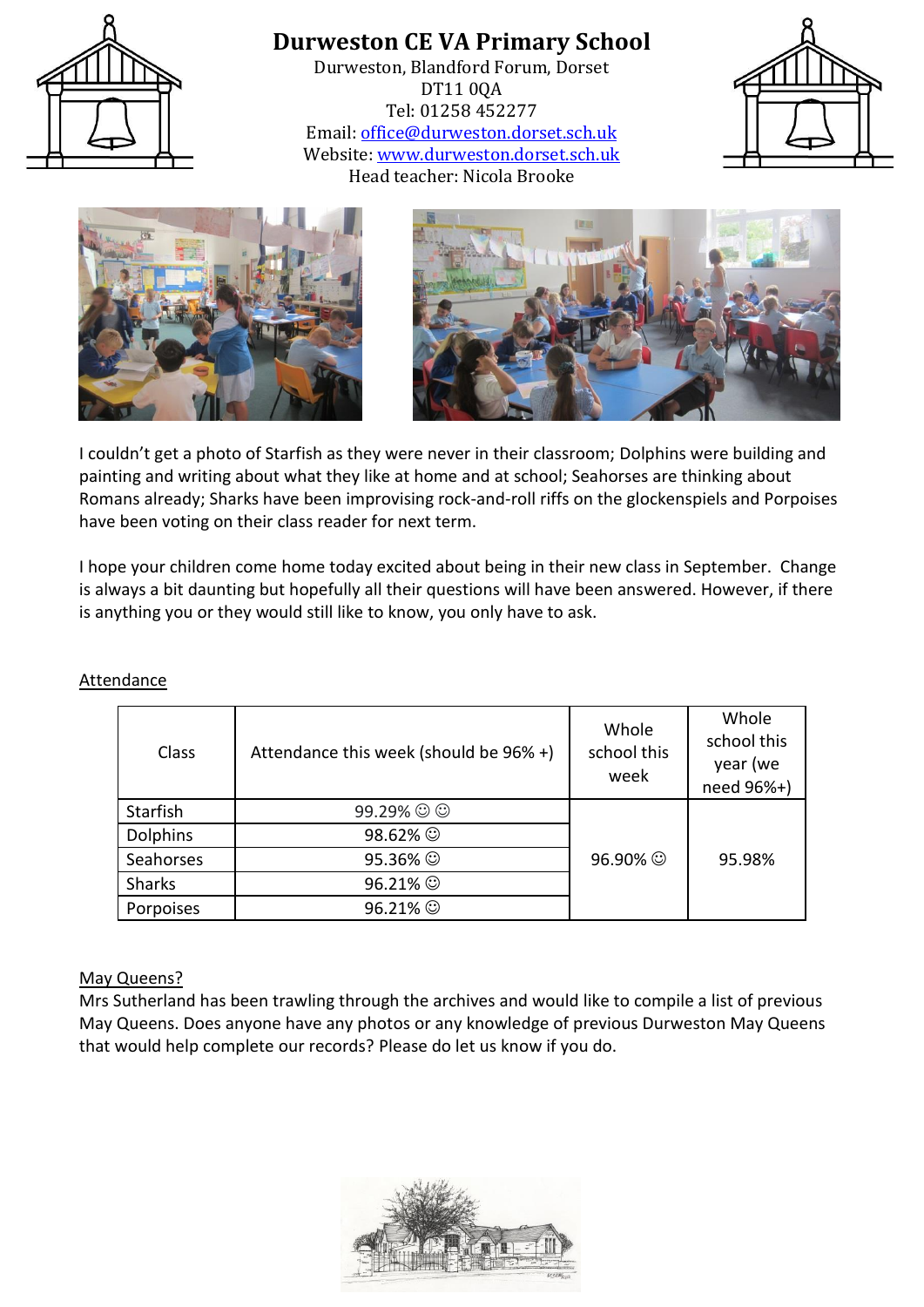

## **Durweston CE VA Primary School**

Durweston, Blandford Forum, Dorset DT11 0QA Tel: 01258 452277 Email: [office@durweston.dorset.sch.uk](mailto:office@durweston.dorset.sch.uk) Website: [www.durweston.dorset.sch.uk](http://www.durweston.dorset.sch.uk/) Head teacher: Nicola Brooke



## Enter the labyrinth!



But no need to fear the Minotaur. Nickie Fidgin will be inviting children to walk the labyrinth on Tuesday. The time they spend there offers the children a moment of tranquillity and the opportunity to reflect on whatever they choose. In the past three years this has proved extremely popular with children and staff. Nickie is offering a parents' session at 2.45pm. You need do nothing more than turn up. I would really recommend it.

The Life Ed Van is coming on Thursday and Friday. You should have had a letter asking for a parental contribution as the PTA are paying half of the costs. Again this is an experience that the children really enjoy and from which they learn an enormous amount.

Year 6 kayaking trip is on Friday. Many thanks to Simon Jones for once again being brave enough to take our children out on the water.

And then it's the last week of term. Time to welcome some new faces and bid farewell to some others before we all pack up for the holidays. Can you believe it is really that time of year again?

Have a good week.

Nicola Brooke